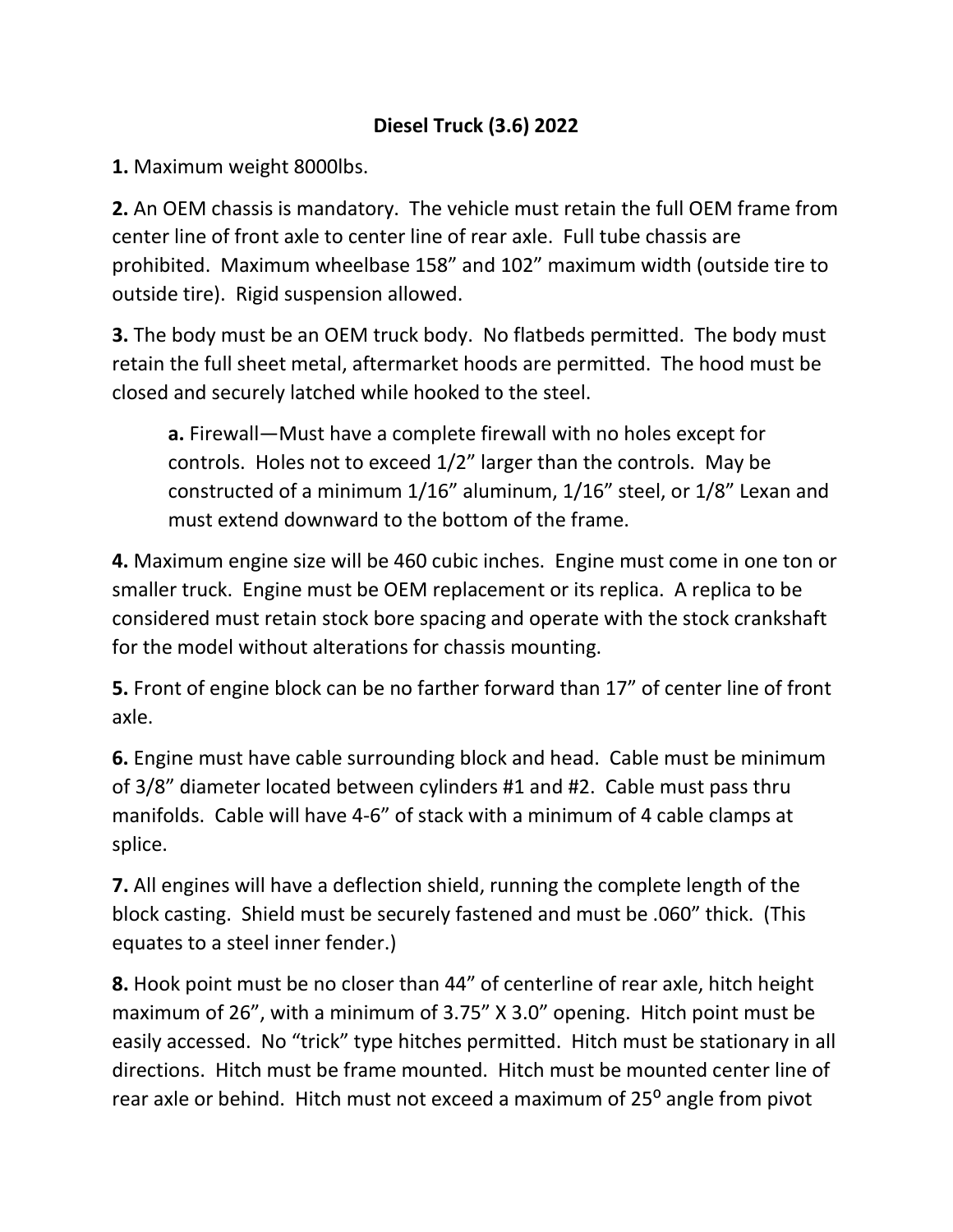point to hook point. Drawbar height adjustment link if attached to rear differential housing the attaching point must be at axle centerline or below. The drawbar adjusters cannot attach to anything above centerline of the rear axle. The adjusters must go down from drawbar. The adjusters can only go straight downward vertically or towards rear differential housing. No slotting of holes for adjuster attachment. No hitch supports or adjusters, fastened to the rear axle. Pivot point of drawbar can be no farther forward than centerline of the rear axle.

**9.** Secondary hitch required. Minimum of 3/8" material, located 12" below primary hitch on the same vertical plane. (You should be able to look directly through both at the same time—they need to be lined up.)

**10.** The turbocharger is smooth faced intake housing, limited to a maximum 3.6" inlet, (no map ring) with all air entering through the 3.6" opening. Intake wheel must protrude 1/8<sup>th</sup> inch inside of opening.

**11.** Exhaust must exit straight up, with (2) 3/8" bolts mounted in a cross pattern no more than 1" apart as close to the turbine wheel as possible, no more than 6" from turbine wheel.

**12.** Intercoolers allowed. Dumping or draining intercoolers without a catch pan within 100 feet of competition track is prohibited.

**13.** Water injection is permitted. Lubrication only. No alcohol or oxygen enhancers allowed.

**14.** Air shut off must have a cable that goes to the rear of truck operated by the sled operator and also one to the cab of the truck. Kill switch will be securely mounted to the back of the vehicle and have a two (2) inch diameter metallic ring to attach the sled.

**15.** Fuel Systems: Largest fuel injection pump allowed will be a P-pump with one plunger per cylinder. (No Sigma pumps.) The use of multiple high pressure common rail fuel pumps is allowed. Ford Powerstroke engine may utilize a second HPOP. Electronic fuel injection is permitted. A 3-way dump valve mounted before the injection pump is mandatory which can be operated by the driver while strapped in the seat.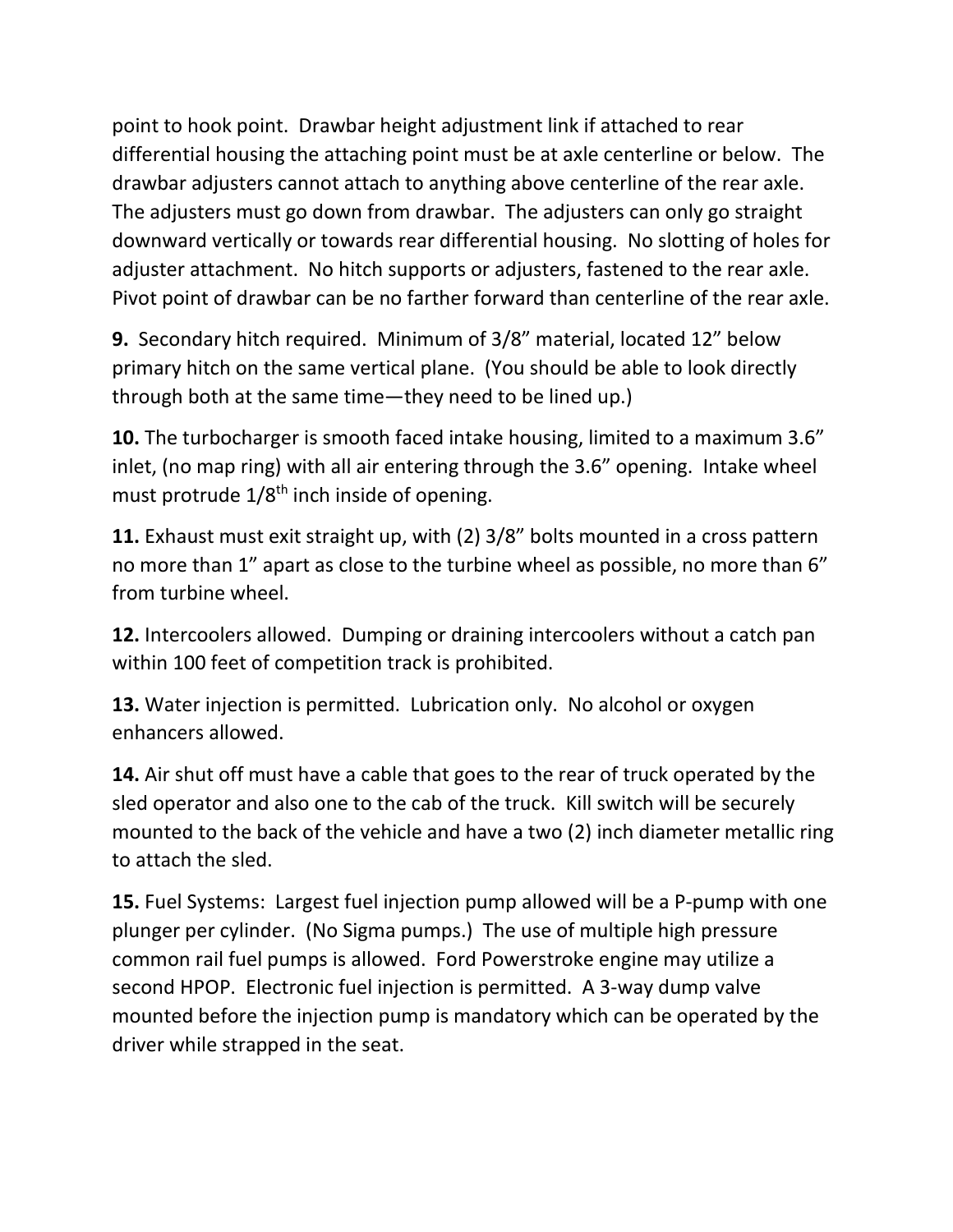**16.** No fuel lines or tanks permitted inside of truck cab unless securely mounted in marine box.

**17.** Fuel limited to diesel fuel. No alcohol, nitrous, propane, or any oxygen enhancing agents allowed.

**18.** Tires: May run DOT approved tire or bar tire.

**a.** DOT Tire: Maximum tire height 35", no studded tires or chains. No alteration to DOT tires allowed. Dual rear wheels are permitted on rear axle only. Maximum of 6 tires.

**b.** Bar Tire: Maximum tire circumference or 112" when inflated to 30psi with original bar, not to exceed 18 inches in width before cutting. Maximum 4 tires.

**c.** No combination of (bar/DOT) tires permitted.

**19.** Front weights must be no more than 60" from the center line of the front axle to forward most point and be securely fastened. No weights are allowed in cab of the truck.

**20.** Drive train will consist of the following: Any front axle, any transfer case and any rear axle. No planetaries permitted.

**21.** Axle shields are required. Shield to be .060" thickness steel or aluminum. Shield no to be mounted to axles ends or hub bolts. A hole may be cut in one to allow locking in of hubs.

**22.** No cast iron clutches or flywheels permitted, must be SFI approved. Trucks with automatic transmissions refer to General Rules.

**23.** SFI bellhousing blankets and/or SFI blow proof bellhousing required.

**24.** All u-joints must be shielded 360 degrees with 3/8" thick aluminum w/1/8 steel liner or 5/16" thick shield. Shield will be 6 inches long minimum and centered on u-joint. Inside diameter of shield will be no more than 2 inches larger than u-joint.

**25.** All intermediate shafts between the transmission and transfer case will be totally enclosed in 3/8" aluminum or 5/16" steel, 1/4" of shaft may be visible.